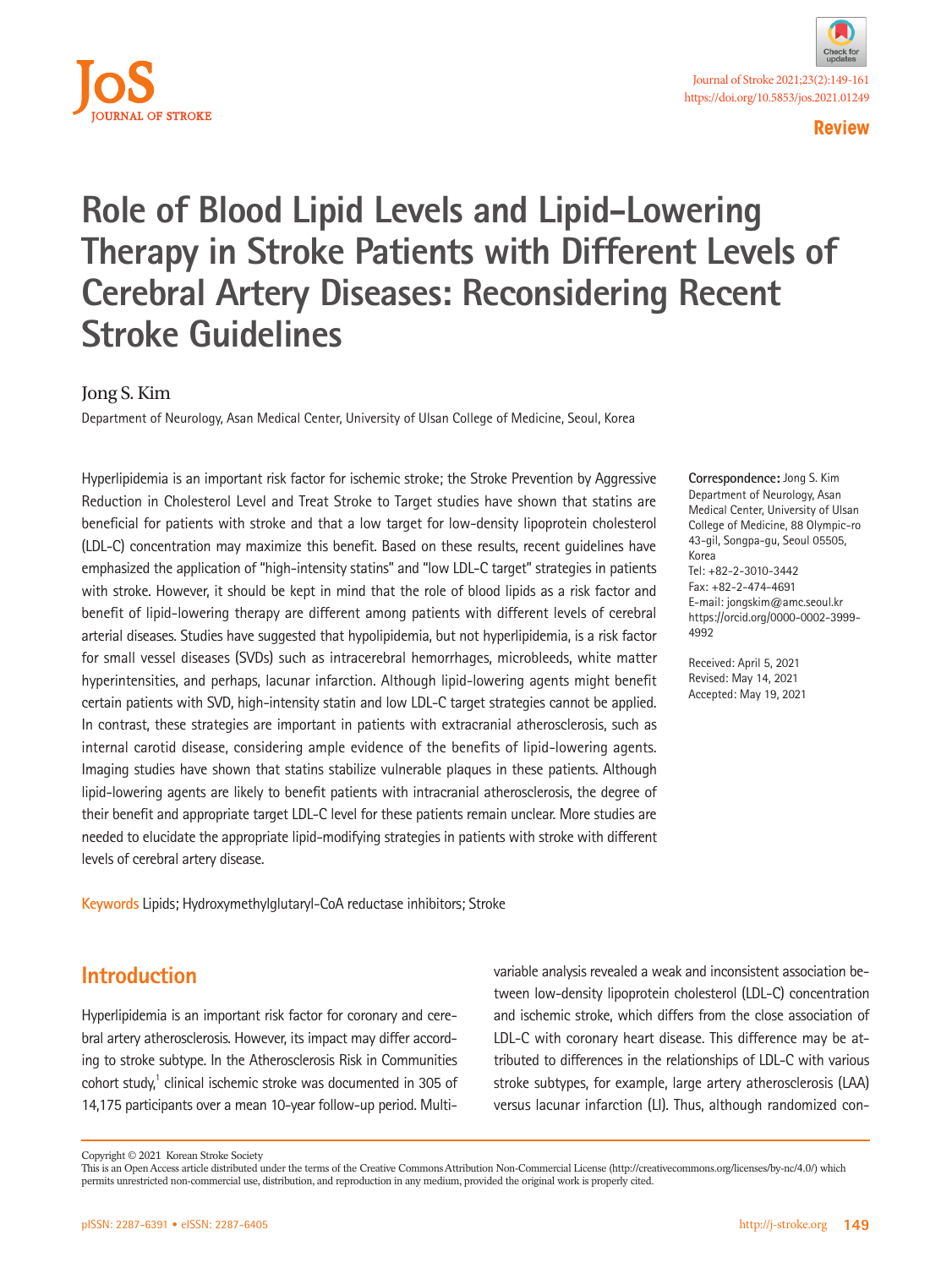# **IoS**

trolled trials have shown that reducing circulating LDL-C levels by using statins is associated with a lower recurrent cardiovascular event risk in patients with coronary heart disease, $2$  the benefits of statin use in patients with stroke should be interpreted with caution.

Indeed, trials suggest that statin use is beneficial in patients with stroke as well. In the Heart Protection Study (HPS), $3$  investigators recruited 3,280 adults (aged 40 to 80 years) with stroke and an additional 17,256 with other occlusive arterial diseases or diabetes. The subjects were randomly allocated 40 mg simvastatin daily or a matching placebo. Overall, there was a significant 25% reduction in the first event rate for stroke (444 [43%] simvastatin vs. 585 [57%] placebo; *P*<0.0001) and no apparent difference in hemorrhagic stroke (51 [0.5%] vs. 53 [0.5%]; rate ratio, 0.95; 95% confidence interval [CI], 0.65 to 1.40; *P*=0.8). The Stroke Prevention by Aggressive Reduction in Cholesterol Level (SPARCL) trial<sup>4</sup> evaluated the efficacy of statin therapy in patients with stroke who did not have a history of coronary heart disease. In total, 4,732 patients who had experienced stroke or transient ischemic attack (TIA) were randomized to receive either atorvastatin 80 mg or placebo. Atorvastatin use was associated with a 16% reduction in the cardiovascular event risk. In particular, *post hoc* analysis revealed that, compared with patients who had an increase or no change in LDL-C, patients with a ≥50% reduction in LDL-C level had a 31% reduction in stroke risk (hazard ratio [HR], 0.69; 95% CI, 0.55 to 0.87; *P*=0.0016).<sup>5</sup>

In the binational (French and Korean) Treat Stroke to Target (TST) study,<sup>6</sup> the investigators enrolled patients who had experienced a stroke or TIA and showed evidence of cerebrovascular or cardiac atherosclerosis. They were randomly assigned to the lower target (LDL-C level <70 mg/dL) or higher target group (LDL-C level,  $100+10$  mg/dL). The primary outcome was a composite of ischemic stroke, myocardial infarction, new ischemic symptoms requiring urgent coronary or carotid/cerebral revascularization, and vascular death. In total, 2,860 patients were enrolled and followed-up for a median of 3.5 years. The mean LDL-C concentrations achieved were 65 and 96 mg/dL in the lower target and higher target groups, respectively. The primary composite endpoint occurred in 121 (8.5%) and 156 (10.9%) participants, respectively (adjusted HR, 0.77; 95% CI, 0.61 to 0.98; *P*=0.035). Similar results were obtained when French participants were analyzed separately;<sup>7</sup> the primary endpoint occurred in 9.6% and 12.9% of the participants, respectively (HR, 0.74; 95% CI, 0.57 to 0.94; *P*=0.019). Myocardial infarction or urgent coronary revascularization occurred in 1.7% and 2.5% of the participants, respectively (HR, 0.66; 95% CI, 0.37 to 1.20; *P*=0.18), and cerebral infarction or urgent cerebral revascularization occurred in 6.7% and 9.1% of the patients, respectively (HR, 0.73; 95% CI, 0.54 to 0.99; *P*=0.046).

Based on these results, recent guidelines have recommended the use of a high-dose statin with a low LDL-C target in patients with ischemic stroke.<sup>8-10</sup> However, there are concerns that this strategy may not be universally applied to all patients with ischemic stroke. In the HPS trial, $3$  among participants with prior stroke, there was no apparent reduction in the incidence of recurrent stroke (rate ratio, 0.98; 95% CI, 0.79 to 1.22) in the simvastatin group, even if there was a significant reduction in the rate of any major vascular event (406 [24.7%] vs. 488 [29.8%], *P*=0001). Although this result may have been attributed to the relatively small incidence of recurrent strokes in patients with prior stroke, this may suggest that the impact of statins on the recurrence of a stroke may not be as great as in the prevention of coronary disease. In the SPARCL trial, further analysis showed that there was a 33% reduction in participants who had internal carotid artery (ICA) disease, whereas statin administration had a minor effect in participants who did not have ICA disease.<sup>11</sup> who were likely to have vascular diseases in the more distal cerebral artery, such as intracranial atherosclerosis (ICAS) or small vessel disease (SVD).

Finally, in the TST trial, although the lower target strategy was superior to the higher target strategy in the French population, the benefit of the "lower target" was not evident when South Korean patients were separately analyzed. Three hundred and seven and 355 patients were assigned to the lower target and higher target groups, respectively. After a median 2.0-year follow-up, the average LDL-C levels achieved were 66 and 96 mg/dL in the lower target and higher target groups, respectively. Preliminary analysis showed neutral results for the primary endpoint. Although the "lower target" strategy was clearly more favorable in the prevention of coronary diseases, it apparently was less effective than the "higher target" strategy in the prevention of stroke and TIA (unpublished data).

Considering that extracranial atherosclerosis (ECAS) is less common in Asian than in French subjects, this difference may be attributed to the lower incidence of ICA disease and a higher incidence of ICAS or SVD among South Koreans than their French counterparts. However, the results should be cautiously interpreted given the relatively small outcomes and shorter follow-up period in the South Korean than in the French counterparts (median 2.0 years vs. 5.3 years, respectively). Therefore, the South Korean extension study is currently ongoing with an estimated average follow-up duration of 5.0 years.

The purpose of this narrative review was to describe the role of blood lipids as a risk factor for various subtypes of non-cardioembolic stroke. The differences in the efficacy of lipid-lowering therapy on various stroke subtypes are also described. Because most lipid-lowering agents studied to date are statins, this review will primarily focus on statin therapies.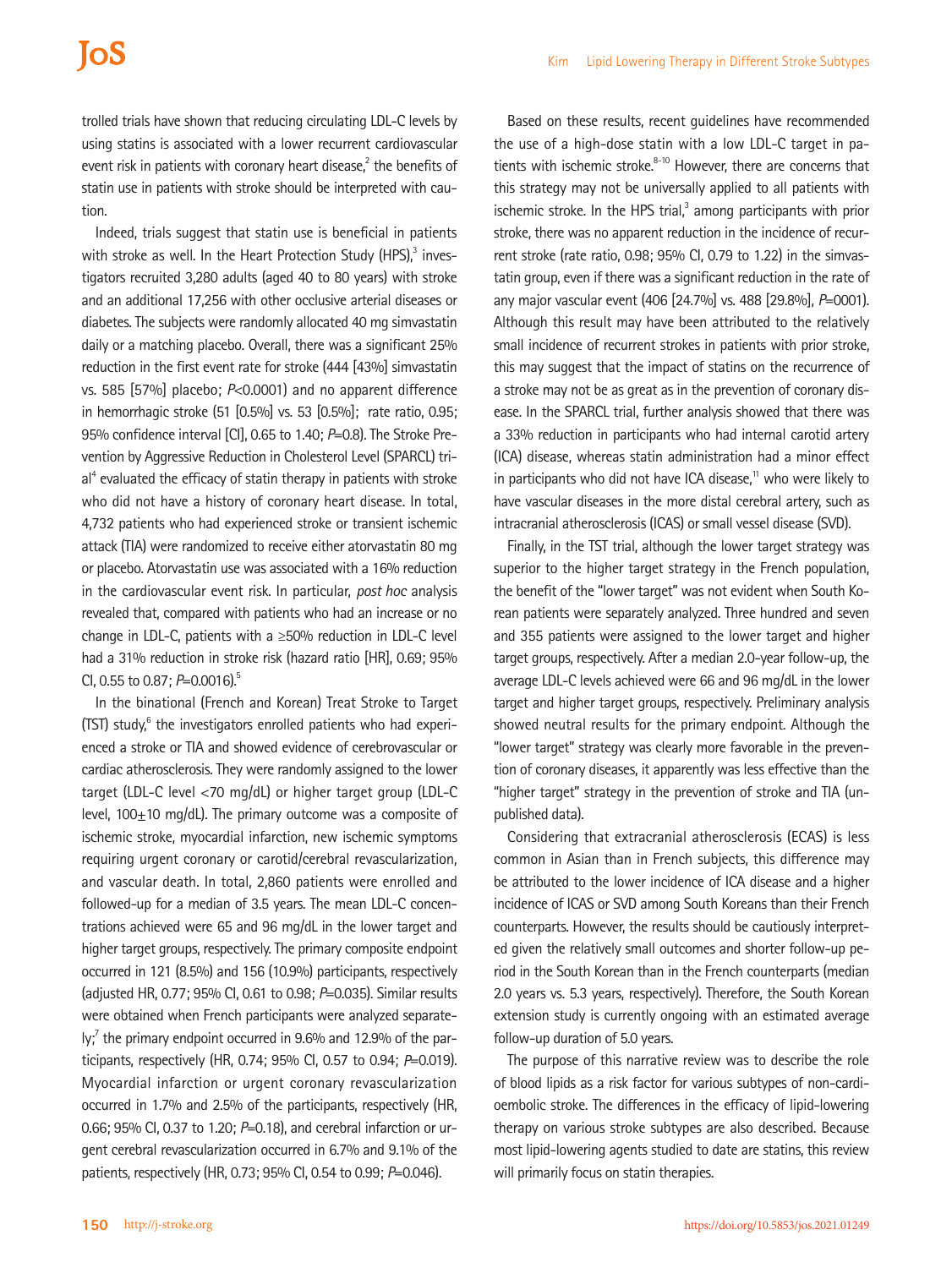## **Small vessel disease**

SVD manifests as white matter hyperintensities (WMHs), LI, cerebral microbleeds (CMBs), or intracerebral hemorrhage (ICH).

## **Hemorrhagic small vessel disease (intracerebral hemorrhage)**

*Role of blood lipid in hemorrhagic small vessel disease*  Although hyperlipidemia is an important risk factor for coronary heart disease and ischemic stroke, it may protect individuals from developing ICH. A study in the United States of America (USA) examined the relationship between the serum total cholesterol level and risk of death from a stroke during a 6-year follow-up in 350,977 men aged 35 to 57 years. They found that the 6-year risk of death from ICH was three times higher in men with serum total cholesterol levels  $<$ 160 mg/dL $<sup>12</sup>$  A South Kore-</sup> an study also showed that hypocholesterolemia was associated with an increased ICH risk. This study additionally revealed that the ICH risk in subjects with hypocholesterolemia was more augmented in those with concomitant hypertension.<sup>13</sup> Another South Korean case-control study showed that decreased fat intake was an important factor for ICH development in men.<sup>14</sup> A recent meta-analysis $15$  involving 12 prospective studies with 476,173 participants showed that a 10 mg/dL increase in LDL-C was associated with a 3% lower ICH risk (pooled relative risk [RR], 0.97; 95% CI, 0.95 to 0.98). The association appeared to be more pronounced in Asians (pooled RR, 0.95; 95% CI, 0.92 to 0.98) relative to Caucasians (pooled RR, 0.98; 95% CI, 0.97 to 1.00). Decreased serum lipid levels were also found to be an independent risk factor for CMBs.<sup>16</sup> Thus, hypolipidemia appears to be a risk factor for brain microbleeds or macrobleeds, particularly in patients with hypertension. Differences in serum cholesterol levels among patients with different types of stroke were also demonstrated in an autopsy study from Japan, $17$  with mean serum cholesterol levels of 164+2, 177+3, and 200+4 mg/dL for patients with ICH, SVD, and cortical infarction, respectively. These data appear to be related to the degree of underlying vascular atherosclerosis among the groups; the mean values of atherosclerosis scores (assigning grade 0 for no stenosis to 4 for ≥50% stenosis in each of the 22 sites of the basal cerebral arteries) were  $25 \pm 1$ ,  $35 \pm 2$ , and  $40 \pm 2$ , respectively.

## *Lipid-lowering therapy in patients with intracerebral hemorrhage*

Since the SPARCL study showed that patients on statin treatment had a significant increase (HR, 1.66; 95% CI, 1.08 to 2.55) in the ICH risk,<sup>4</sup> there had been concerns regarding ICH development in

patients taking statins. In 2011, a meta-analysis involving 23 randomized trials and 19 observational studies was published,<sup>18</sup> which showed that statin use was not associated with an increased ICH risk in randomized trials (RR, 1.10; 95% CI, 0.86 to 1.41), cohort studies (RR, 0.94; 95% CI, 0.81 to 1.10), or case-control studies (RR, 0.60; 95% CI, 0.41 to 0.88). Another meta-analysis published a year later included 91,588 and 91,215 subjects in the statin treatment and control groups, respectively.<sup>19</sup> Although total stroke (odds ratio [OR], 0.84; 95% CI, 0.78 to 0.91; *P*<0.0001) and allcause mortality (OR, 0.92; 95% CI, 0.87 to 0.96; *P*=0.0007) were significantly reduced in the statin therapy group, there was no significant difference in the ICH incidence between the groups (OR, 1.08; 95% CI, 0.88 to 1.32; *P*=0.47). ICH risk was not related to the degree of LDL-C reduction or achieved LDL-C level.

Subsequently, a large population-based Swedish study was published that included 7,696 ICH cases and 14,670 age-sex-matched stroke-free controls.<sup>20</sup> After adjusting for vascular risk factors and the use of antithrombotic therapy, statin use before ICH was associated with a decreased ICH risk in patients (OR, 0.68; 95% CI, 0.63 to 0.74). This protective mechanism was thought to be due to the pleiotropic effects of statins, such as anti-inflammatory and antithrombotic properties that may protect the cerebral vessels. $^{21}$ A more recent meta-analysis showed that patients who used statins before ICH had a decreased mortality risk at 3 months after symptom onset (OR, 0.47; 95% CI, 0.32 to 0.68) and an increased probability of good functional outcomes (OR, 1.49; 95% CI, 1.01 to 2.19), as compared with those who did not. $^{22}$  Therefore, although hypocholesterolemia appears to be a risk factor for ICH, particularly in those with hypertension, statin use does not appear to increase the ICH risk in the normal population and may ameliorate the severity of ICH if it develops.

A recent meta-analysis examined the relationship between statin use and the development of CMBs.<sup>23</sup> It included seven studies (n=3,734 participants, with an unselected general population [n=1,965], patients with ischemic stroke [n=849], patients with hemorrhagic stroke [n=252], and patients with hypertension aged >60 years [n=668]). The results showed that statin use was not associated with CMBs in either unadjusted (OR, 1.15; 95% CI, 0.76 to 1.74) or adjusted analyses (OR, 1.09; 95% CI, 0.64 to 1.86). Statin use was more strongly related to lobar CMB presence (OR, 2.01; 95% CI, 1.48 to 2.72) in the unadjusted, but not in the adjusted analysis (OR, 2.26; 95% CI, 0.86 to 5.91). Thus, statin treatment did not appear to cause CMBs overall.

Unfortunately, there have been no randomized controlled trials examining the efficacy or hazards of lipid-lowering therapy in patients with ICH. A retrospective study from Taiwan, which used the National Health Insurance Research Database data, compared the outcomes of early statin users (n=749) and statin non-users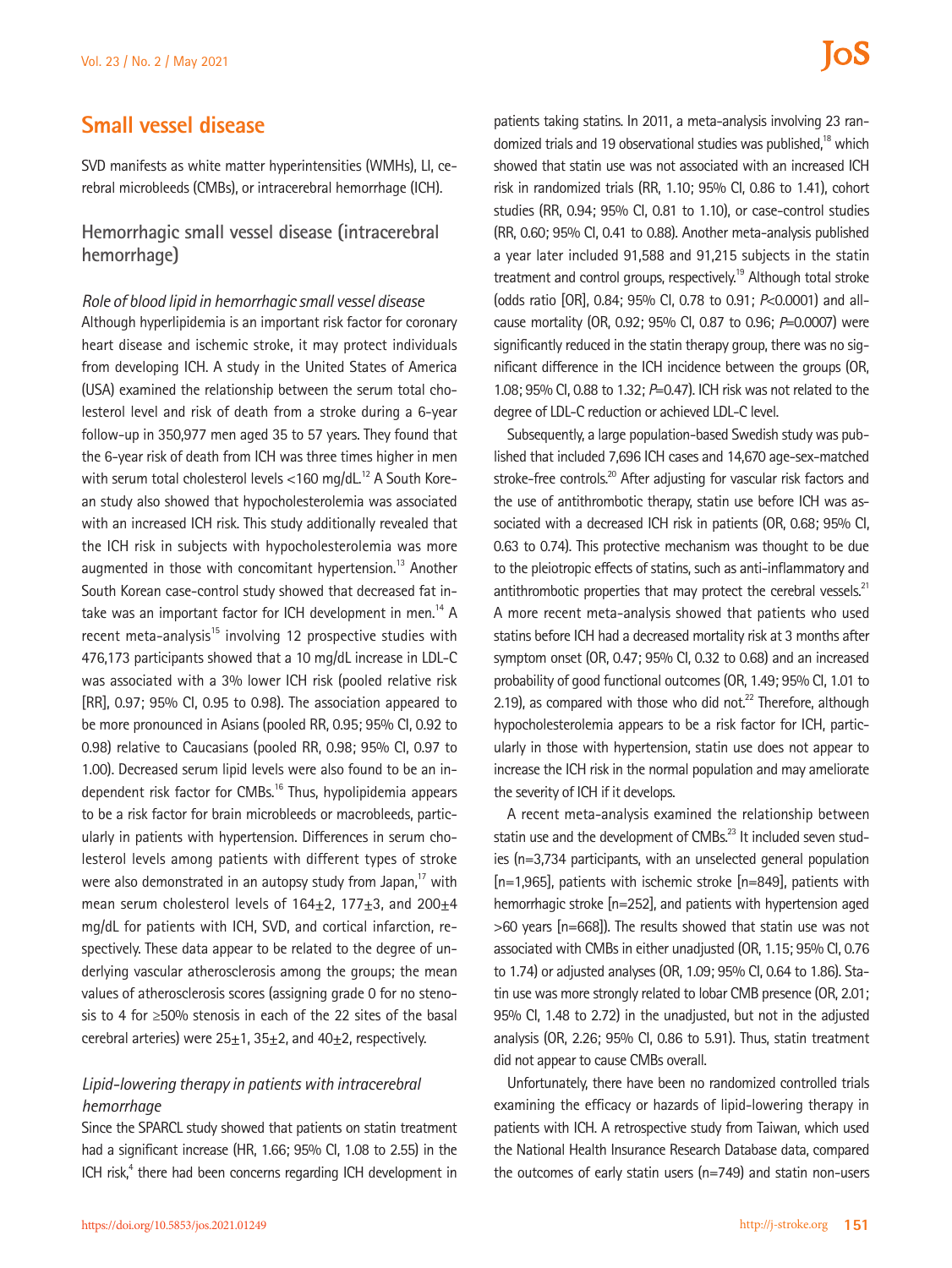(n=7,583). During follow-up, the incidence of recurrent ICH was similar between the two groups: 9.2% and 8.9% in the statin and control groups, respectively. However, the mortality rate was significantly lower in patients in the statin group: 90 (12.0%) and 1,519 (20.0%) in the statin and control groups (adjusted HR, 0.742; 95% CI, 0.598 to 0.919), respectively.<sup>24</sup> Another study from China that used data from the China National Stroke Registry analyzed 3,218 admitted patients with ICH; 220 (6.8%) were on statins during their hospitalization. Multivariate analysis showed that patients with ICH on statins had better functional outcomes at 3 months (OR, 2.24; 95% CI, 1.49 to 3.36) and at 1 year (OR, 2.04; 95% CI, 1.37 to 3.06), and lower mortality rates at 3 months (OR, 0.44; 95% CI, 0.22 to 0.87) and 1 year (OR, 0.49; 95% CI, 0.27 to 0.86) than those without statin therapy. $25$ 

A retrospective study from Japan<sup>26</sup> involved 381 patients with ICH, among whom statins were used in 56 patients. Serum total cholesterol and LDL-C levels were significantly lower in the statin group than in the non-statin group. Hematoma volume was inversely correlated with total cholesterol and LDL-C levels in both groups. Multiple logistic regression analysis showed that serum cholesterol levels ≤150 mg/dL were associated with worsening of the National Institutes of Health Stroke Scale (NIHSS) score (OR, 1.4; 95% CI, 1.21 to 1.63) and increased hematoma volume (OR, 1.1; 95% CI, 1.07 to 1.13) in patients with ICH. Similar findings were observed when patients who used statins were analyzed separately. A more recent retrospective Finnish study<sup>27</sup> analyzed 964 patients with ICH and reported that, after adjusting for factors such as age, NIHSS, Glasgow Coma Scale, ICH volume, and intraventricular hemorrhage, lower LDL-C levels were independently associated with in-hospital mortality (OR, 0.54; 95% CI, 0.31 to 0.93; *P*=0.028).

Thus, statin use after ICH may not increase the risk of further ICH and may improve the functional outcome and mortality in patients with ICH. However, excessive lowering of cholesterol levels by statins may have to be avoided. However, these retrospective studies have limitations. Details were frequently unknown, such as why and when the statin was initiated, the type and dose of statin, and the duration of treatment. Prospective, controlled trials are needed to elucidate whether statin therapy is needed in patients with ICH, and if so, when and with what dosage should be initiated.

## **Ischemic small vessel disease**

#### *White matter hyperintensities*

(1) Role of blood lipid and white matter hyperintensities The results of studies on WMH should be interpreted cautious-

ly for the following reasons: First, WMH may not always be an ischemic lesion but can be due to demyelinating diseases or degenerative gliosis. Second, hyperlipidemia may play a role in the development of LAA, and resultant brain hypoperfusion may lead to WMH. Thus, its effect on the underlying large cerebral artery may, in turn, affect the presence of WMH. Third, WMH development may be associated with certain genetic factors, the prevalence of which may differ across ethnicities.<sup>28</sup> These limitations should be kept in mind when interpreting the results of WMH studies.

While WMHs are known to be associated with old age and hypertension,<sup>29</sup> the relationship between blood lipids and WMH remains unclear.<sup>30</sup> In a case-control study from China involving 333 and 503 patients with and without WMH, respectively, $31$ risk factors such as age, smoking, diabetes, and hypertension, but not hyperlipidemia, were associated with the prevalence of WMH. In another study that analyzed two independent hospital-based ischemic stroke cohorts (Massachusetts General Hospital in Boston, USA and Hospital del Mar in Barcelona, Spain), the only independent risk factor clearly related to WMH was hyperlipidemia; patients with hyperlipidemia had significantly (P<0.01) less severe WMH in both cohorts.<sup>32</sup> The Austrian Stroke Prevention Study also showed that age and hypertension were positively associated with the WMH degree, whereas the serum cholesterol level was negatively associated. $33$  Thus, similar to ICH, hypocholesterolemia appears to be associated with WMH, while hyperlipidemia may be protective.

## (2) Lipid-lowering therapy in patients with white matter hyperintensities

In the Cardiovascular Health Study (CHS), a population-based longitudinal study, 1,919 participants underwent two magnetic resonance imagings (MRIs) at approximately 5-year intervals. Overall, 538 (28%) patients showed worsening of WMH by one grade in most patients (85%). The study analyzed the risk factors associated with WMH worsening separately in patients with initially low-grade (grade 0-1) WMH and those with a higher initial grade. Age, high diastolic blood pressure, and decreased LDL-C levels were associated with worsening of WMH. Although statin use was not related to WMH changes in general, it was associated with an increased WMH progression risk in patients with initially high-grade WMH.<sup>34</sup>

In the Prospective Study of Pravastatin in the Elderly at Risk study,<sup>35</sup> investigators performed repeated brain MRIs to examine the effect of pravastatin 40 mg/day on the progression of WMH volume. After a mean treatment period of 33 months, WMH volume increased by 1.1  $cm<sup>3</sup>$  in both the 270 placebo-treated and 265 pravastatin-treated subjects, reflecting no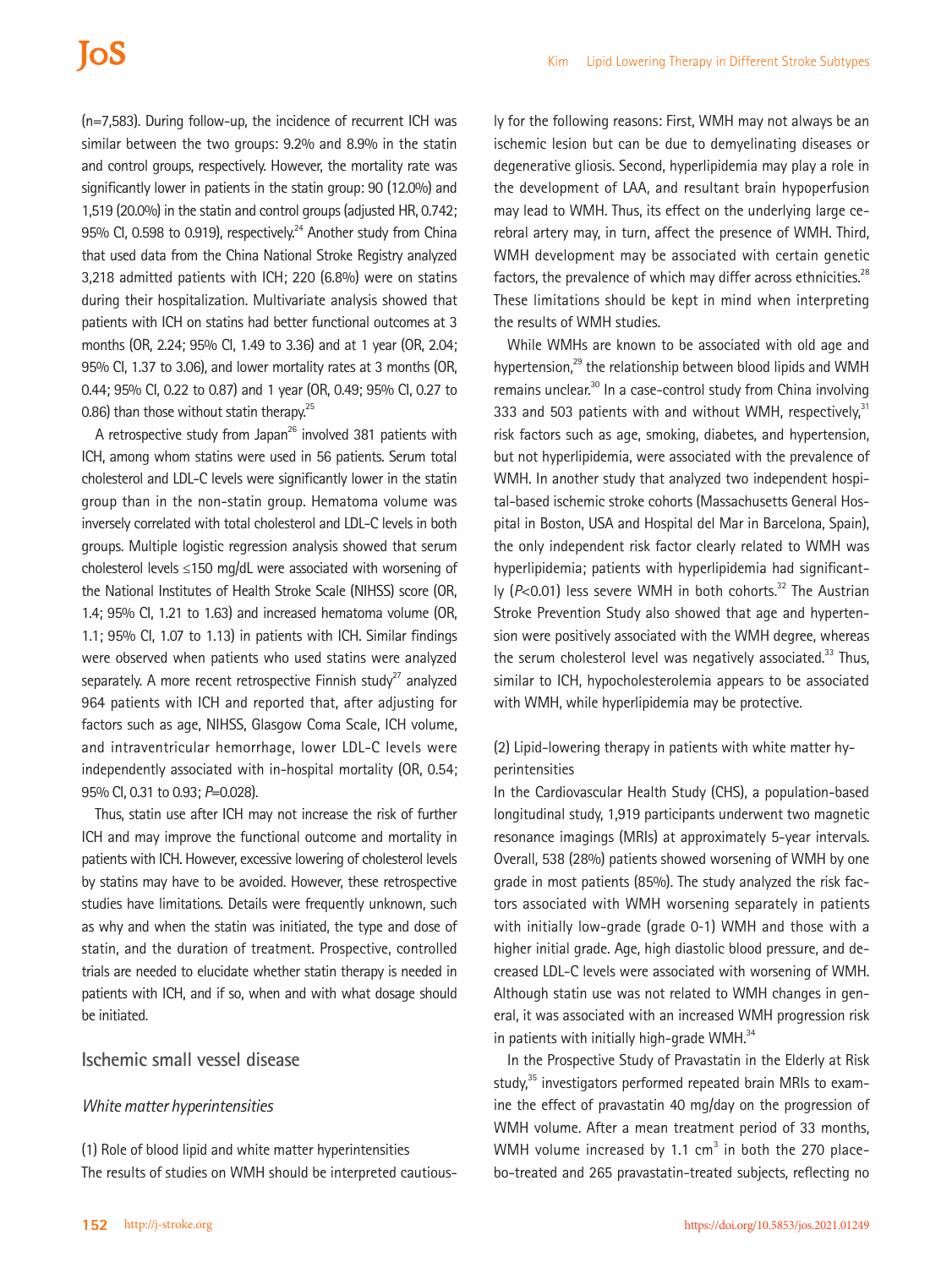difference between the two treatment groups. The Cardiovascular Risk Factors and Aging and Incidence of Dementia MRI substudy<sup>36</sup> showed that hyperlipidemia at mid-life was not associated with late-life WMH. However, statin use at mid-life appears to be associated with decreased late-life WMH. Unfortunately, the study was underpowered because of the small number of enrolled patients (n=112).

The Regression of Cerebral Artery Stenosis study was a randomized, double-blind, placebo-controlled study that primarily evaluated the effects of statins on middle cerebral artery (MCA) stenosis progression among stroke-free individuals. Two hundred and eight subjects were randomly assigned to either the placebo (n=102) or simvastatin 20 mg daily (n=106) group. After 2 years of follow-up, there was no significant change in WMH volume between the statin and placebo groups as a whole. However, in individuals with severe baseline WMH, the median volume increase was less in the statin group  $(1.9 \text{ cm}^3)$ than in the placebo group  $(3.0 \text{ cm}^3; P=0.047)$ . Their results were at odds with the CHS study results described above.

Thus, it appears that mid-life hypocholesterolemia is associated with late-life WMH. However, the relationship between statin use and late-life WMH remains unclear. As statin use is closely related to hyperlipidemia, the association between serum cholesterol and WMH may be confounded by statin use. Additionally, statins may have two faces: they may increase late-life WMH by decreasing serum cholesterol but may prevent WMH via other pleiotropic effects. Finally, as addressed above, statins may improve cerebral perfusion by preventing underlying LAA, which may, in turn, prevent late-life WMH.

#### *Lacunar infarcts*

(1) Heterogeneity of so-called lacunar infarction

Before we discuss the role of blood lipid or lipid-lowering thera-

py in patients with an LI, we need to consider the heterogeneous nature of LIs that has not been appropriately considered in previous studies on lipids.

LI, a small, deep infarction, is caused by deep perforating arterial disease and is pathologically characterized by lipohyalinosis or fibrinoid degeneration rather than by significant lipid deposits in the vessel wall. However, recent studies have shown that the pathology of "LI," defined using imaging criteria, may be heterogeneous. Local thrombi or atheromas in patients with ICAS may obliterate the orifice of the perforator and produce LI associated with clinical "lacunar syndromes"; this is called branch atheromatous disease  $(BAD)$ <sup>37</sup> Imaging methods such as magnetic resonance angiography (MRA) and computed tomographic angiography (CTA) can identify such cases. High-resolution vessel wall MRI (HR-MRI) may be needed to identify mild and diffuse atherosclerosis in intracranial arteries that may not be detected by conventional MRA or CTA.<sup>38</sup> Because the socalled BAD or "branch occlusion" is essentially an LAA, this condition is likely to be associated with atherosclerosis rather than with classical SVD pathologies.

Consequently, Nah et al.<sup>39</sup> investigated whether indicators of SVD and atherosclerosis in patients with LI (subcortical or brainstem infarct of diameter ≤20 mm) differed according to the lesion location and presence of parent artery atherosclerotic disease (PAD). They assessed 449 patients with LI within 48 hours of stroke onset. The LIs were characterized as proximal LIs (pLIs) if the lesions abutted the main artery and distal LIs (dLIs) if they did not. The LIs were also classified according to the lesion location and presence of PAD: (1) pLI with PAD (pLI+PAD); (2) pLI without PAD (pLI–PAD); and (3) dLI without PAD (dLI–PAD) (Figure 1). The prevalence of SVD indicators (WMH and CMB) and atherosclerosis (cerebral atherosclerosis and coronary heart disease) were compared among the groups. The pLI+PAD group had the highest prevalence of atherosclerosis indicators



**Figure 1.** Classification of lacunar infarction (LI) according to the location of the lesion and presence/absence of parental arterial disease (PAD). (A) Distal LI without PAD, (B) proximal LI without PAD, (C) proximal LI associated with PAD. Adapted from Nah et al.<sup>3</sup>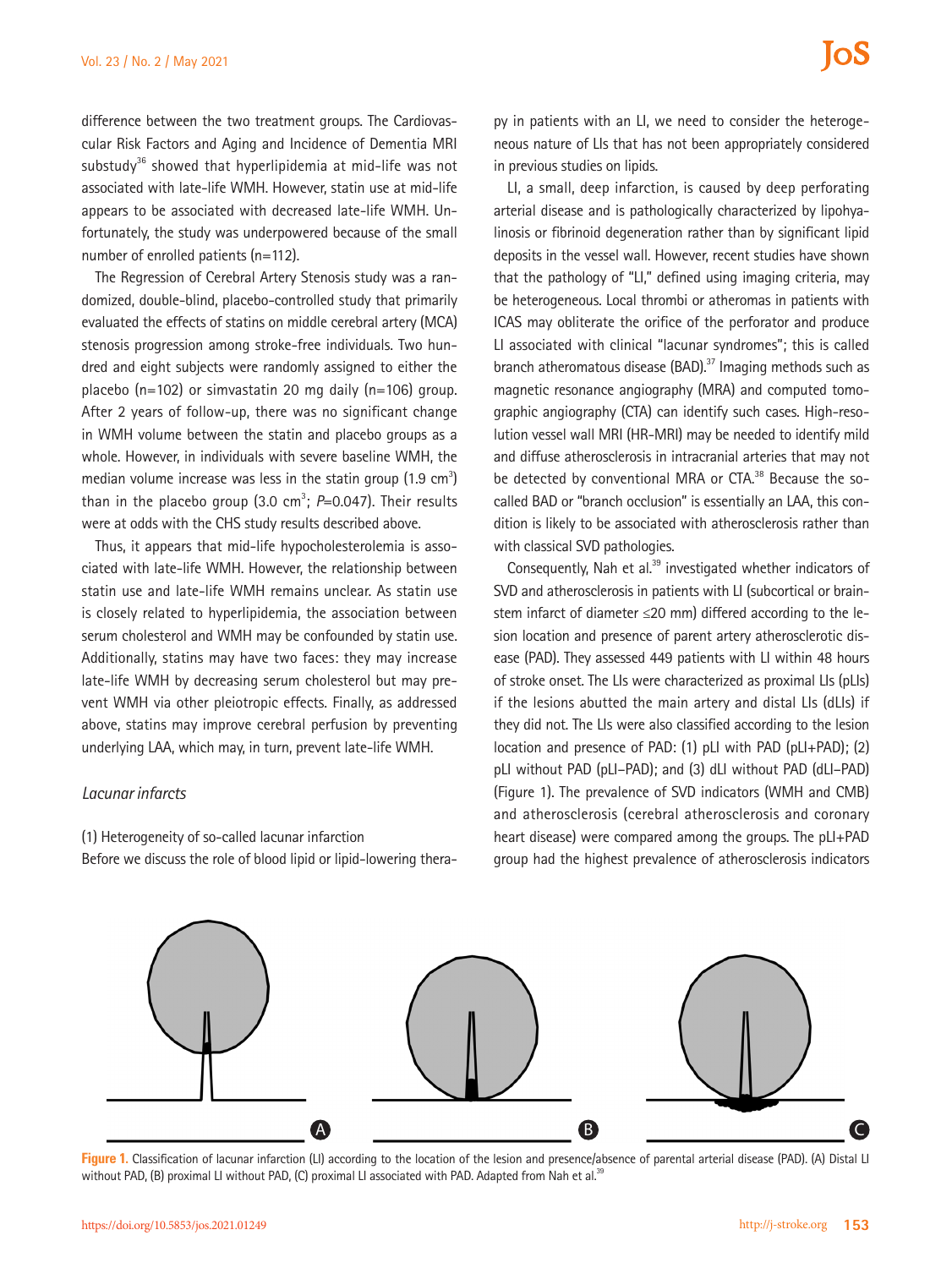and lowest prevalence of SVD indicators, whereas the dLI–PAD group had the lowest prevalence of atherosclerosis indicators and highest prevalence of SVD indicators. The pLI–PAD group showed intermediate features. These results suggest that LI pathogenesis is heterogeneous and varies according to the lesion location and presence of PAD. Additionally, compared with pLI, dLI was marginally associated with hypertension (*P*=0.08) but was less frequently associated with diabetes (P=0.003). In their study, the prevalence of hyperlipidemia did not differ among the groups. However, in a similar study conducted in another part of Asia.<sup>40</sup> LDL-C was more closely associated with pLI than with dLI in older patients (aged >65 years). In another South Korean study, the authors found that, when stroke recurred, patients with pLI were more likely to develop atherosclerotic cerebral infarction than those with  $dLI<sub>1</sub><sup>41</sup>$  again suggesting that pLI may have more atherosclerotic characteristics than dLI.

#### (2) Role of blood lipid and lacunar infarctions

In a cross-sectional study conducted in China, $42$  the investigators analyzed the clinical characteristics of 1,982 patients with ischemic stroke. The stroke subtypes were classified as LAA, LI, cardioembolism, or undetermined, and 1,207, 566, 173, and 36 of the participants were diagnosed with each of these subtypes, respectively. Multivariate analysis showed that hypertension (OR, 1.832) and WMH (OR, 1.865) were more strongly associated with LI than LAA, whereas LDL-C levels (OR, 0.774) were more strongly associated with LAA than with LI. In another study, $43$  the investigators compared the risk factors in 573 participants with a single LI with those of 122 participants with recurrent LIs. They found that hypertension was more prevalent (81% vs. 70%, respectively; *P*=0.01), whereas hyperlipidemia was less prevalent (15% vs. 24%; *P*=0.025) in the recurrent-LI group than in the single-LI group. The authors suggested that hypertension may be a risk factor for LI recurrence, whereas hyperlipidemia might reduce this risk.

(3) Lipid-lowering therapy in patients with lacunar infarction Several Asian studies have investigated the possibility that the effect of lipid-lowering therapy may differ according to the stroke subtype. In the randomized Japan Statin Treatment Against Recurrent Stroke (JSTAR)<sup>44</sup> study, patients aged 45 to 80 years with a history of non-cardiogenic ischemic stroke within the preceding 1 month to 3 years were enrolled at 123 centers. A total of 1,578 patients were randomly allocated to the pravastatin (10 mg/day) or control group. Pravastatin treatment reduced stroke recurrence in patients with LAA (HR, 0.33; 95% CI, 0.15 to 0.74; *P*=0.0047), but not in those with other

stroke subtypes. In patients with LI, there was a tendency for increased stroke occurrence in the statin group, although this was not statistically significant.

On the other hand, a retrospective study from Spain<sup>45</sup> assessed 2,742 patients with stroke, among whom 281 patients (10.2%) were pre-stroke statin users. Logistic regression analyses showed that statin treatment was an independent predictor for better functional outcome at discharge among all patients with stroke (OR, 2.08; 95% CI, 1.39 to 3.1), those with LAA (OR, 2.79; 95% CI, 1.33 to 5.84), and those with LI (OR, 2.28; 95% CI, 1.15 to 4.52). The authors hypothesized that statins might improve cerebral endothelial function in these patients.

Thus, hyperlipidemia does not play an important role in the development of LI compared with LAA, and the effect of lipid-lowering therapy on LI remains unclear. As discussed above, it should be remembered that LI is a heterogeneous condition; among patients with LI, pLI may be more closely associated with hyperlipidemia and may respond better to statin therapy than dLI. Further studies are needed to determine whether lipid-lowering therapy is effective, at least in patients with a certain subtype of LI.

### **Intracranial atherosclerosis**

#### *Role of blood lipid in intracranial atherosclerosis*

Similar to atherosclerosis in other vessels, ICAS is caused by vascular risk factors, such as age, hypertension, diabetes mellitus, cigarette smoking, and hyperlipidemia. However, studies that compared the risk factors between ICAS and ECAS have shown that hyperlipidemia is a less important risk factor for ICAS than for ECAS.<sup>46-51</sup> To the best of my knowledge, no studies have reported the opposite results. Because Asians have lower serum cholesterol levels than Caucasians, this difference may at least in part explain the ethnic differences in the location of cerebral atherosclerosis. Intracranial arteries may have an inherent resistance to the toxic effects of hypercholesterolemia. In monkeys<sup>52</sup> and rabbits,<sup>53</sup> the development of atherosclerosis after consuming an atherogenic diet occurred significantly later in intracranial arteries than in extracranial arteries. It has been suggested that a specific glycocalyx composition on luminal endothelial cells might inhibit trapping of chylomicrons and very-low-density lipoprotein, resulting in reduced deposition of apolipoproteins in the intima of intracranial vessels.<sup>52</sup>

Although there may be differences in the pathological features between ICAS and ECAS, few studies have explored this issue. A recent autopsy study from Hong Kong<sup>54</sup> examined the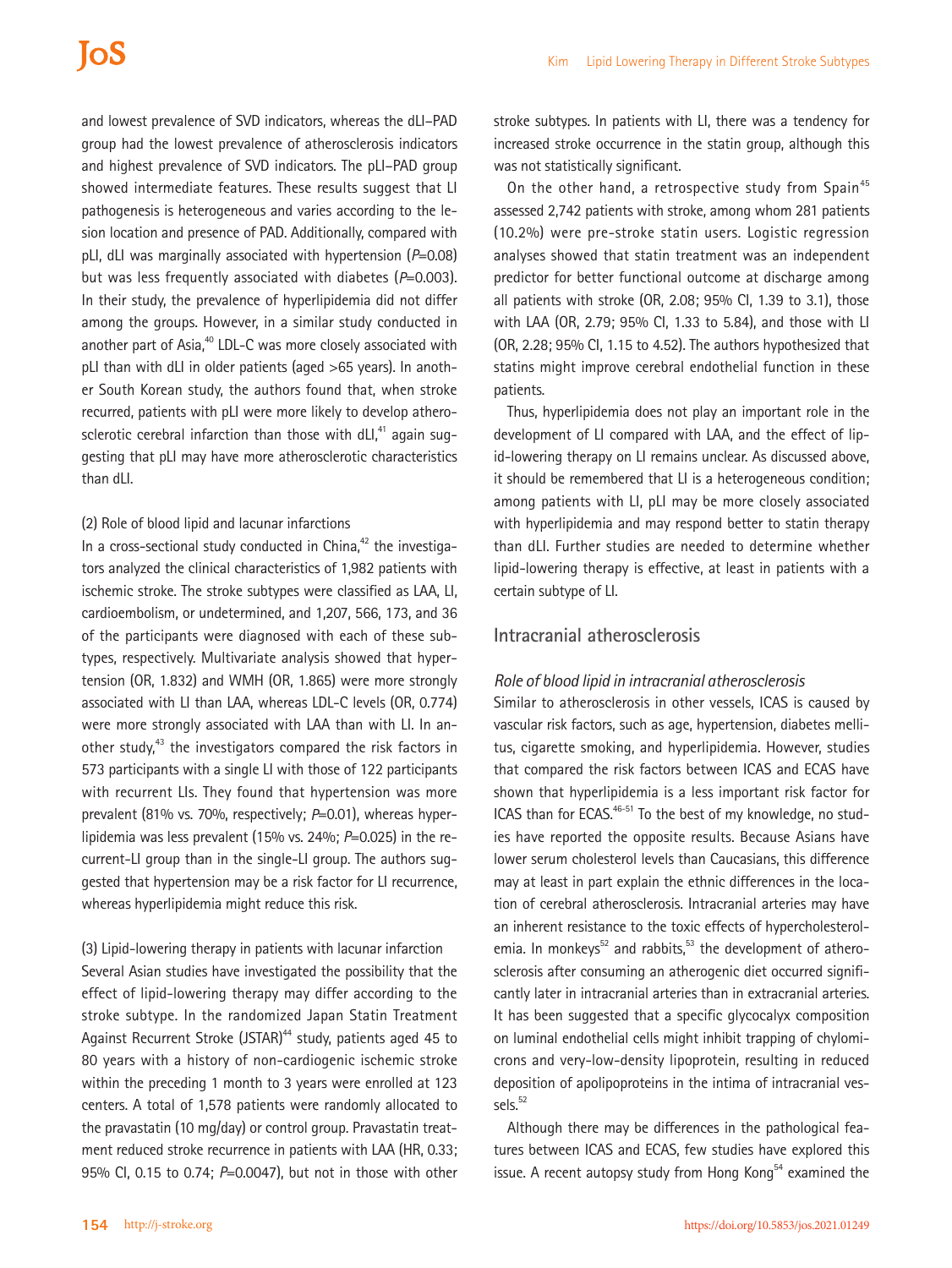pathology of large intracranial arteries in 32 autopsy cases aged ≥45 years. Although atherosclerotic lesions were present in 91 (71%) of the 128 arteries, features of complicated plaques were infrequent; plaque hemorrhage was encountered in 12%, neo-vasculature in 12%, lumen thrombi in 13%, macrophage infiltration in 20%, and calcification in 25% of arteries. Luminal narrowing was the most severe in the MCA, followed by the vertebral artery (VA), while the basilar artery (BA) was the least stenotic. Thus, it appears that the lesions generally lacked features of complicated plaques in proximal ICA atherosclerotic disease. However, it should be kept in mind that the complicated plaques described in proximal ICA disease were obtained primarily in patients who underwent carotid endarterectomy, a highly selected patient population mostly with severe atherosclerosis, whereas most of the subjects in the autopsy study described above did not have a history of stroke.

## *Lipid-lowering therapy in patients with intracranial atherosclerosis*

There have been few studies on lipid-lowering therapies that exclusively focus on ICAS. In a recent study, $55$  the investigators enrolled statin-naïve patients with ischemic stroke who had symptomatic ICAS (>50% stenosis) in the proximal portion of the MCA, BA, or intracranial portion of the ICA. Atorvastatin (40 to 80 mg) or rosuvastatin (20 mg) was administered for 6 months, and patients underwent HR-MRI before and after statin treatment. Pre-specified endpoints that were measured after 6 months of statin treatment were: (1) degree of stenosis, (2) remodeling index, (3) wall area index, and (4) enhancement volume of atherosclerotic plaque on HR-MRI. The LDL-C concentrations of the 77 enrolled patients at the initial and follow-up assessments were  $125.8 \pm 35.7$  and  $61.0 \pm 19.3$  mg/dL, respectively. Overall, statin treatment significantly reduced plaque accumulation  $(32.07 \pm 39.15 \text{ mm}^3 \text{ vs. } 17.06 \pm 34.53 \text{ mm}^3)$ , *P*=0.013), wall area index (7.5±4.3 vs. 5.9±4.1, *P*=0.016), and degree of stenosis (76.5%±20.2% vs. 64.1%±21.3%, *P*<0.001), but not the remodeling index (P=0.195). This suggests that high-dose statins may benefit patients with symptomatic ICAS. However, this study has important limitations. First, it was uncertain whether such MRI changes could translate into clinical benefits. Second, because there was no control group, it remains unclear whether the MRI changes were indeed due to statin administration. Third, it is unknown whether the dose used in this study was the most appropriate for patients with ICAS. It is noteworthy that despite intensive statin therapy, 35% of the participants showed no beneficial changes; they showed unchanged or worsened vessel pathologies.

To the best of my knowledge, there is only one controlled study on statins for asymptomatic ICAS. In a single-center prospective study, $56$  71 asymptomatic patients with ICAS were treated with rosuvastatin, and their vascular stenoses were evaluated using transcranial color-coded sonography (TCCS) before and after treatment. The therapeutic target was a reduction in LDL-C concentration of ≤1.8 mmol/L or a ≥50% reduction from baseline over 2 years. The participants were allocated to an intensive statin treatment (IST) or standard statin treatment (SST) group. One hundred and four ICASs were identified in 51 participants and 47 in 20 in the IST and SST groups, respectively. After 1 year, there was a larger decrease in LDL-C concentration in the IST than in the SST group  $(1.5\pm0.3 \text{ mmol/L vs. } 2.2\pm0.6 \text{ m}$ mmol/L, respectively; *P*≤0.001). The percentage regression of the ICAS lesions in the IST group tended to be greater than that in the SST group (26.3% vs. 5.9%, *P*=0.052). Forty-nine lesions in 25 participants and 16 lesions in seven in the IST and SST groups, respectively, were reassessed 2 years later. At this time, the LDL-C concentration had decreased more in the IST group than in the SST group  $(1.6\pm0.3 \text{ mmol/L vs. } 2.46\pm0.8 \text{ mmol/L}$ *P*=0.048), and the percentage regression of ICAS lesions in the IST group was significantly greater than that in the SST group (34.7% vs*.* 6.3%, *P*=0.017). This result suggests that the degree of stenosis in ICAS can be ameliorated using intensive statin therapy. However, this study had limitations: the number of participants who were followed for 2 years was too small, and the stenosis was assessed by TCCS rather than by standard methods, such as MRA, CTA, or conventional angiography.

Thus, although statins probably benefit patients with ICAS, further studies including a control group, assessment of clinical endpoints, and comparison of the effects of statin therapy in patients with ICAS and ECAS are required. Changes in vessel stenosis or plaque volume should also be assessed more meticulously. Considering the heterogeneity of ICAS, other issues should be considered in future trials. First, strokes in patients with ICAS are caused by various mechanisms, including atherosclerotic steno-occlusion, BAD leading to perforator occlusion, artery-to-artery embolism, and hemodynamic impairment.<sup>37,57</sup> Recent studies have shown that risk factors and vessel wall pathology may differ among different mechanisms.<sup>39,58-62</sup> Specifically, rupture-prone positive remodeling and enhancing plaques are more frequently observed in non-BAD-type ICAS than in BAD-type ICAS. $62$  Therefore, it may be assumed that lipid-lowering agents might be more effective in patients with non-BAD type ICAS. Second, as imaging techniques, such as MRA and catheter angiography, can examine luminal stenosis but not vascular wall pathology, non-atherosclerotic etiologies, such as Moyamoya disease, dissection, and vasculitis can be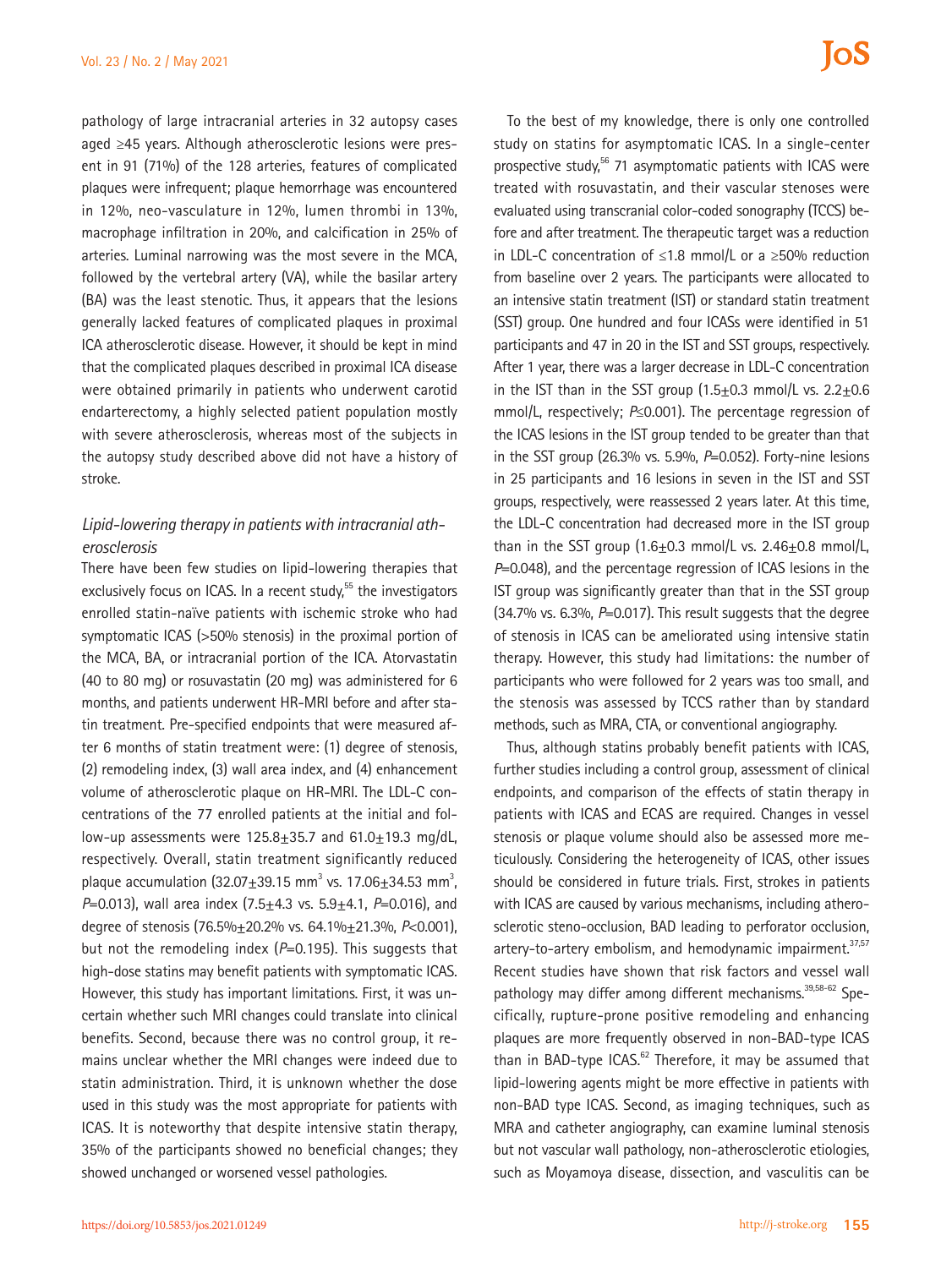# **IoS**

miscategorized as ICAS. One diagnostic tool that can be used to examine the vessel wall is HR-MRI.<sup>63</sup> A study from South Korea $^{64}$  assessed HR-MRI findings in 95 young (≤55 years) patients who were diagnosed with presumable ICAS. They found that only 26 (27.4%) had HR-MRI findings consistent with atherosclerosis, whereas others showed findings consistent with other vascular pathologies. These data suggest that diagnosis based solely on angiogram findings may not be accurate, which may explain why the effect of statins was not consistent in patients with ICAS.<sup>55</sup>

### **Extracranial atherosclerosis**

As discussed above, hyperlipidemia is an important risk factor for ECAS, probably more so than in ICAS. Thus, the effects of lipid-lowering agents should also be robust under these conditions.

#### *Proximal internal carotid artery disease*

Proximal ICA atherosclerosis has many similarities to coronary artery disease, and hypercholesterolemia is an important risk factor. Of the 4,731 SPARCL participants, a subset of 1,007 participants had ICA disease. In this subgroup, atorvastatin therapy was associated with a 33% reduction in the risk of recurrent stroke, which was far greater than the 16% reduction observed in all SPARCL participants.<sup>11</sup> Thus, among patients with stroke, those with ICA disease appear to benefit most from a high dose of statin.

Statins appear to influence the composition of the carotid plaques. A recent meta-analysis of seven studies (361 patients)<sup>65</sup> included prospective studies using serial HR-MRI in patients on statin therapy to document changes in carotid plaque composition. Outcomes included changes in lipid-rich-necrotic-core (LRNC) volume, wall volume, and lumen volume at varying time points after initiation of statin therapy. There was no significant change in carotid wall volume or lumen volume at any time point. While there was no significant difference in LRNC before 7 to 12 months after statin initiation, there was a significant decrease in LRNC volume (weighted mean difference  $-9.9$  mm<sup>3</sup>; 95% Cl,  $-8.9$  to  $-2.3$ ) at  $>12$ months.

Subsequently, a population-based Rotterdam Study<sup>66</sup> enrolled 1,740 participants with ICA disease who underwent carotid artery MRI to determine the presence of calcification, lipid core, and intra-plaque hemorrhage. Statin treatment was associated with a higher presence of calcification (OR, 1.73; 95% CI, 1.22 to 2.44), which was more apparent in patients with longer statin use. Current statin treatment was also associated with a lower presence of lipid core (OR, 0.66; 95% CI, 0.42 to 1.04), but only when statins were used for ≤10 months. Although there are subtle differences in the results, the two studies suggest that statin therapy favorably influences the composition of carotid atherosclerosis by shifting the composition from vulnerable plaque with a lipid core to a more stable calcified plaque.

A more recent Treat Stroke to Target–Plaque Ultrasound Study study $67$  assessed the serial ultrasonic carotid findings for a median follow-up of 3.1 years. Patients were randomized to the lower LDL-C target (mean, 64 mg/dL; n=201) or higher LDL-C target group (mean, 106 mg/dL; n=212). Compared with the higher-target group, the lower-target group had a similar incidence of newly diagnosed carotid plaque: 46/201 (5-year rate, 26.1%) versus 45/212 (5-year rate, 29.7%). The change in common carotid arteries intima-media thickness was significantly ( $P=0.004$ ) better in the lower-target group (-10.53 µm; 95% CI, –14.21 to –6.85) than in the higher target group (−2.69 µm; 95% CI, –6.55 to 1.18). Thus, in this study, statin use with an LDL-C target of <70 mg/dL did not reduce the incidence of new carotid plaques but produced greater regression of carotid atherosclerosis than an LDL-C target of 90 to 110 mg/dL.

The benefits of statins in patients who underwent carotid revascularization have also been investigated. A population-based, retrospective cohort study in Ontario, Canada, evaluated the statin effect in individuals aged ≥66 years who underwent carotid endarterectomy or stenting during 2002- 2014.<sup>68</sup> The study primarily assessed the effect of pre-procedural statin for the composite of stroke, myocardial infarction, or death at 1 year. Additionally, the benefit of persistent longterm statin use was assessed 5 years after the procedure. Of the 10,723 patients identified, 7,893 (73.6%) were pre-procedural statin users. Pre-procedural statin use was associated with a 24% reduction (adjusted HR, 0.76; 95% CI, 0.70 to 0.83) in the risk of the 1-year composite of stroke, myocardial infarction, or death. At 5 years, persistent long-term statin use was associated with a 25% risk reduction (adjusted HR, 0.75; 95% CI, 0.71 to 0.80) for the composite outcome. These results suggest that statins should be used in patients undergoing carotid revascularization.

#### *Vertebral artery disease*

Unlike ICA, VA atherosclerosis has rarely been examined in clinical studies of lipid-lowering agents. Similar to ICA, VA atherosclerotic disease produces artery-to-artery embolism, leading to posterior circulation ischemia. Therefore, the plaque-stabilizing effect of statins may be equally important in patients with VA disease. Thus, statins have been recommended in patients with atherosclerotic VA disease.<sup>69</sup> However, although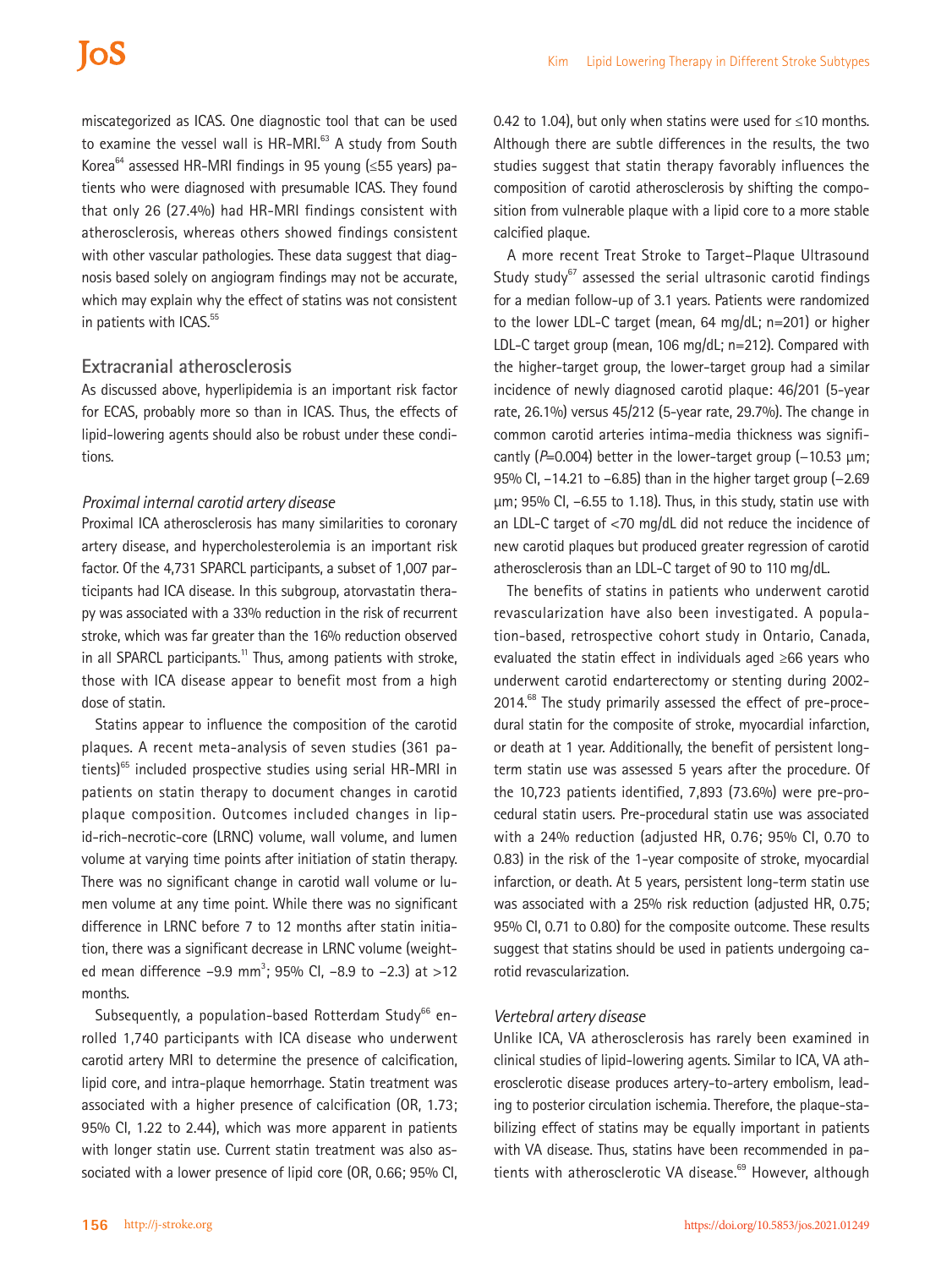pathological studies are scarce owing to the fact that endarterectomy is rarely performed in VA disease, plaque ulceration and hemorrhage are considered to be less common in VA atherosclerosis than in ICA disease; the lesions are more often fibrous and smooth.<sup>70</sup> Thus, it remains uncertain whether statins are really effective, and if so, what the optimal LDL-C target would be for patients with VA atherosclerotic disease.

# **Comments on recent guidelines**

The 2018 American College of Cardiology (ACC)/American Heart Association (AHA) task forces reported guidelines on the management of blood cholesterol, $71$  which were: (1) in patients with clinical atherosclerotic cardiovascular disease (ASCVD), reduce LDL-C with high-intensity statin therapy or maximally tolerated statin therapy. The more LDL-C is reduced, the greater the subsequent risk reduction. (2) In very high-risk ASCVD, use an LDL-C threshold of 70 mg/dL and consider the addition of non-statins to statin therapy. Very high-risk ASCVD includes a history of multiple major ASCVD events, one major ASCVD event, and multiple high-risk conditions. In this paper, the authors appropriately used the term "atherosclerotic" disease. Thus, if ASCVD includes stroke, it should mean an "atherosclerotic" stroke. In that regard, this is a reasonable guideline, although the author still doubts whether the same principle can be applied to ICAS.

However, in subsequent guidelines, the term "atherosclerotic" was often omitted. One example was a guideline for the management of patients with "acute ischemic stroke (AIS)" published in 2019.<sup>8</sup> Authors wrote that patients with AIS should be managed according to the 2018 ACC/AHA lipid management guidelines, as described above. The second example is a guideline by the Hellenic Stroke Organization and Hellenic Atherosclerosis Society.<sup>9</sup> Authors reported that (1) patients with

ischemic stroke or TIA should receive lipid-modifying treatment with a high-intensity statin (grade of recommendation/level of evidence, 1A) and (2) patients with ischemic stroke or TIA should be treated with an LDL-C target<55mg/dL and at least 50% reduction of baseline LDL-C levels (1B). Finally, the European Stroke Organization (ESO)-Karolinska guideline<sup>10</sup> reported that "Statins should be used as a part of secondary prophylactic treatment after an ischemic stroke or TIA." Most benefits were observed with atorvastatin 80mg (Grade A). Aggressive intensive lipid-lowering therapy with statins (sometimes with additional ezetimibe) reduces the risk of stroke in stroke survivors in an LDL-C-dependent manner (Grade A).

These recommendations were based on the TST, JSTAR, and SPARCL trials $3,4,6,44$  that we have already discussed. In these guidelines, "ischemic stroke" should be replaced with "atherosclerotic ischemic stroke" for the following reasons. First, TST did not include general stroke patients, but only those with evidence of cerebral/cardiac vessel atherosclerosis. Second, in the JSTAR trial, pravastatin therapy reduced stroke risk in patients with LAA but not in those with LI. Third, in the SPARCL trial, the benefit of statins was minimal in patients without ICA disease, and (4) the term "ischemic stroke" broadly includes non-atherosclerotic diseases such as cardioembolic stroke, dissection, vasculitis, Moyamoya disease, and stroke of unknown etiology. Although the ESO-Karolinska guideline<sup>10</sup> cautiously wrote that statin use in the secondary prevention of ischemic stroke caused by less frequent non-atherosclerotic etiologies such as arterial dissection and patent foramen ovale requires further investigation, this is not enough. Although a registry study<sup>72</sup> and a hospital study<sup>73</sup> suggested that statin therapy may reduce recurrent stroke or vascular death risk in patients with atrial fibrillation, another study<sup>74</sup> failed to show such a benefit. More importantly, these non-atherosclerotic strokes were excluded from the above trials, and there are no random-

| Table 1. Role of blood lipid and lipid lowering therapy in various subtypes of stroke |  |  |  |  |
|---------------------------------------------------------------------------------------|--|--|--|--|
|                                                                                       |  |  |  |  |

| Variable                      | Role of hyperlipidemia<br>as a risk factor | Preventive effect of<br>lipid lowering therapy | Therapeutic effect*<br>of lipid lowering therapy |
|-------------------------------|--------------------------------------------|------------------------------------------------|--------------------------------------------------|
| Small vessel disease          |                                            |                                                |                                                  |
| Intracerebral hemorrhage      |                                            |                                                | $\overline{+}$                                   |
| Microbleeds                   |                                            |                                                |                                                  |
| White matter hyperintensities |                                            | 土                                              |                                                  |
| Lacunar infarction            |                                            |                                                |                                                  |
| Large artery atherosclerosis  |                                            |                                                |                                                  |
| Intracranial atherosclerosis  | $^{+}$                                     | $+$                                            | $+$                                              |
| Extracranial atherosclerosis  | $++$                                       | $++$                                           | $++$                                             |

–, negatively associated; +, positively associated; ?, unknown; ±, equivocally associated; ++, strong positively associated.

\*Effect of lipid lowering agent in improving clinical or imaging outcomes.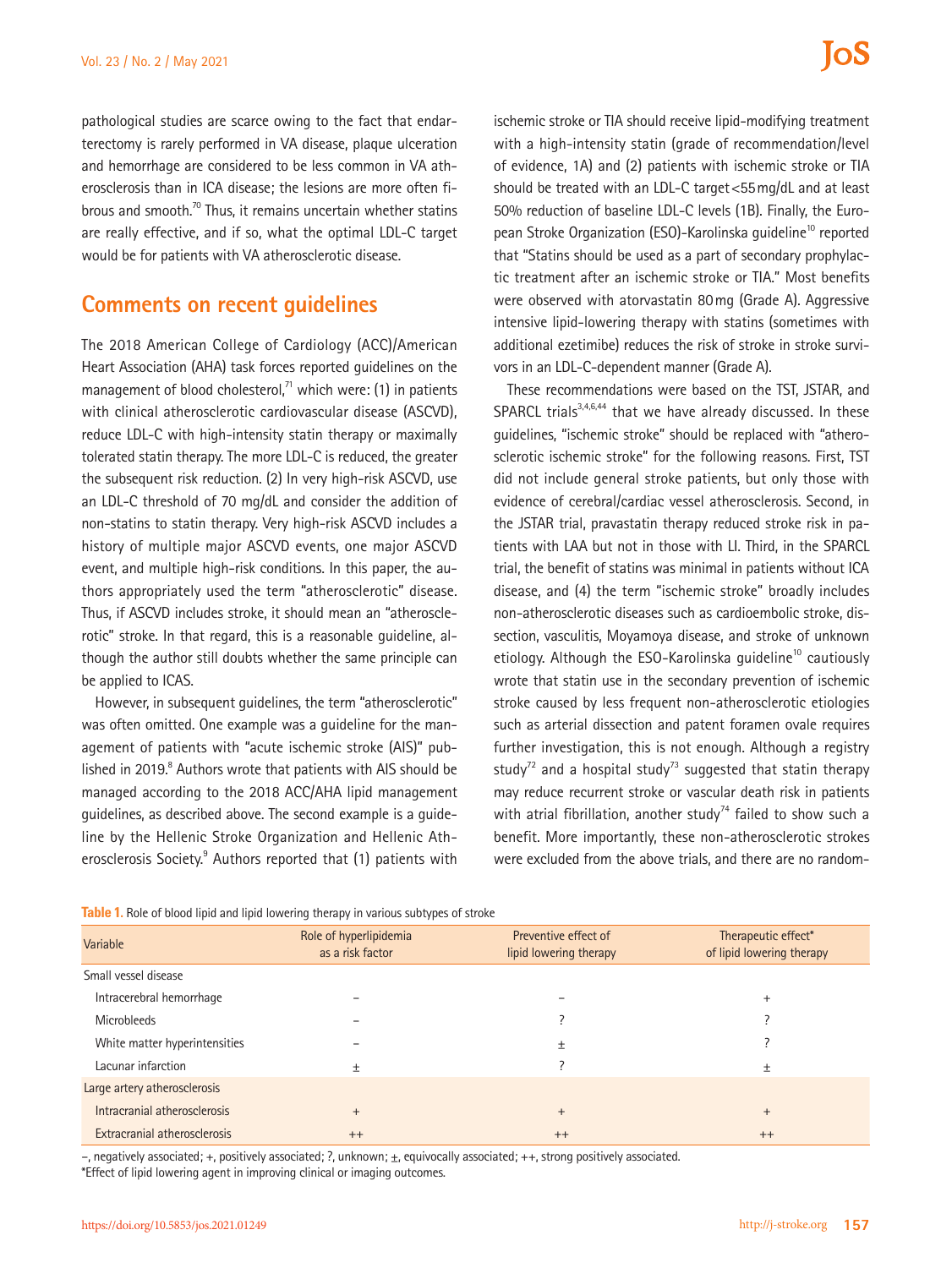ized trials that properly examined the benefit of lipid-lowering therapy in patients with stroke associated with atrial fibrillation or other determined or unknown etiologies. Thus, in the guidelines, "high dose statin" and "low LDL-C target" strategies should be limited to patients with atherosclerotic stroke, especially those with ICA disease, such that physicians are not misled.

# **Conclusions**

The roles of blood lipids and lipid-lowering therapies differ among stroke subtypes (Table 1). For SVDs, hypolipidemia appears to increase the risk of hemorrhagic stroke, microbleeds, WMH, and probably LI, especially in subjects with hypertension. However, statins do not appear to increase the risk of further stroke in patients with SVD, probably because statins have various pleiotropic effects in addition to the lipid-lowering effect. Although the evidence is not robust, statins may improve functional outcomes or decrease mortality in patients with ICH. Because of the paucity of clinical trials and heterogeneity of pathogenesis, study results on LI are inconclusive, although it appears clear that lipid-lowering therapy is less effective in this condition than in LAA. Although hyperlipidemia is a risk factor for ICAS, its impact is less marked than that of ECAS. Statin use is probably useful in this condition, but the effect may be less robust or inconsistent than in ECAS. Hyperlipidemia is a definitive risk factor for ECAS, and "high dose statin" and "low LDL-C targets" should be a reasonable strategy in this condition. Further studies are needed to elucidate whether lipid-lowering therapy is needed, and if so, what would be the appropriate LDL-C target levels in patients with stroke due to different levels of cerebral artery diseases.

## **Disclosure**

The author has no financial conflicts of interest.

# **References**

- 1. Shahar E, Chambless LE, Rosamond WD, Boland LL, Ballantyne CM, McGovern PG, et al. Plasma lipid profile and incident ischemic stroke: the Atherosclerosis Risk in Communities (ARIC) study. *Stroke* 2003;34:623-631.
- 2. Cholesterol Treatment Trialists' (CTT) Collaboration, Baigent C, Blackwell L, Emberson J, Holland LE, Reith C, et al. Efficacy and safety of more intensive lowering of LDL cholesterol: a meta-analysis of data from 170,000 participants in 26 randomised trials. *Lancet* 2010;376:1670-1681.
- 3. Collins R, Armitage J, Parish S, Sleight P, Peto R; Heart Protection Study Collaborative Group. Effects of cholesterol-lowering with simvastatin on stroke and other major vascular events in 20536 people with cerebrovascular disease or other high-risk conditions. *Lancet* 2004;363:757-767.
- 4. Amarenco P, Bogousslavsky J, Callahan A 3rd, Goldstein LB, Hennerici M, Rudolph AE, et al. High-dose atorvastatin after stroke or transient ischemic attack. *N Engl J Med* 2006;355: 549-559.
- 5. Amarenco P, Goldstein LB, Szarek M, Sillesen H, Rudolph AE, Callahan A 3rd, et al. Effects of intense low-density lipoprotein cholesterol reduction in patients with stroke or transient ischemic attack: the Stroke Prevention by Aggressive Reduction in Cholesterol Levels (SPARCL) trial. *Stroke* 2007;38: 3198-3204.
- 6. Amarenco P, Kim JS, Labreuche J, Charles H, Abtan J, Béjot Y, et al. A comparison of two LDL cholesterol targets after ischemic stroke. *N Engl J Med* 2020;382:9.
- 7. Amarenco P, Kim JS, Labreuche J, Charles H, Giroud M, Lee BC, et al. Benefit of targeting a LDL (low-density lipoprotein) cholesterol <70 mg/dL during 5 years after ischemic stroke. *Stroke* 2020;51:1231-1239.
- 8. Powers WJ, Rabinstein AA, Ackerson T, Adeoye OM, Bambakidis NC, Becker K, et al. Guidelines for the Early Management of Patients With Acute Ischemic Stroke: 2019 update to the 2018 Guidelines for the Early Management of Acute Ischemic Stroke. A guideline for healthcare professionals from the American Heart Association/American Stroke Association. *Stroke* 2019;50:e344-e418.
- 9. Sagris D, Ntaios G, Georgiopoulos G, Kakaletsis N, Elisaf M, Katsiki N, et al. Recommendations for lipid modification in patients with ischemic stroke or transient ischemic attack: a clinical guide by the Hellenic Stroke Organization and the Hellenic Atherosclerosis Society. *Int J Stroke* 2020 Nov 17 [Epub]. https://doi.org/10.1177/1747493020971970.
- 10. Ahmed N, Audebert H, Turc G, Cordonnier C, Christensen H, Sacco S, et al. Consensus statements and recommendations from the ESO-Karolinska Stroke Update Conference, Stockholm 11-13 November 2018. *Eur Stroke J* 2019;4:307-317.
- 11. Sillesen H, Amarenco P, Hennerici MG, Callahan A, Goldstein LB, Zivin J, et al. Atorvastatin reduces the risk of cardiovascular events in patients with carotid atherosclerosis: a secondary analysis of the Stroke Prevention by Aggressive Reduction in Cholesterol Levels (SPARCL) trial. *Stroke* 2008;39:3297- 3302.
- 12. Iso H, Jacobs DR Jr, Wentworth D, Neaton JD, Cohen JD. Serum cholesterol levels and six-year mortality from stroke in 350,977 men screened for the multiple risk factor interven-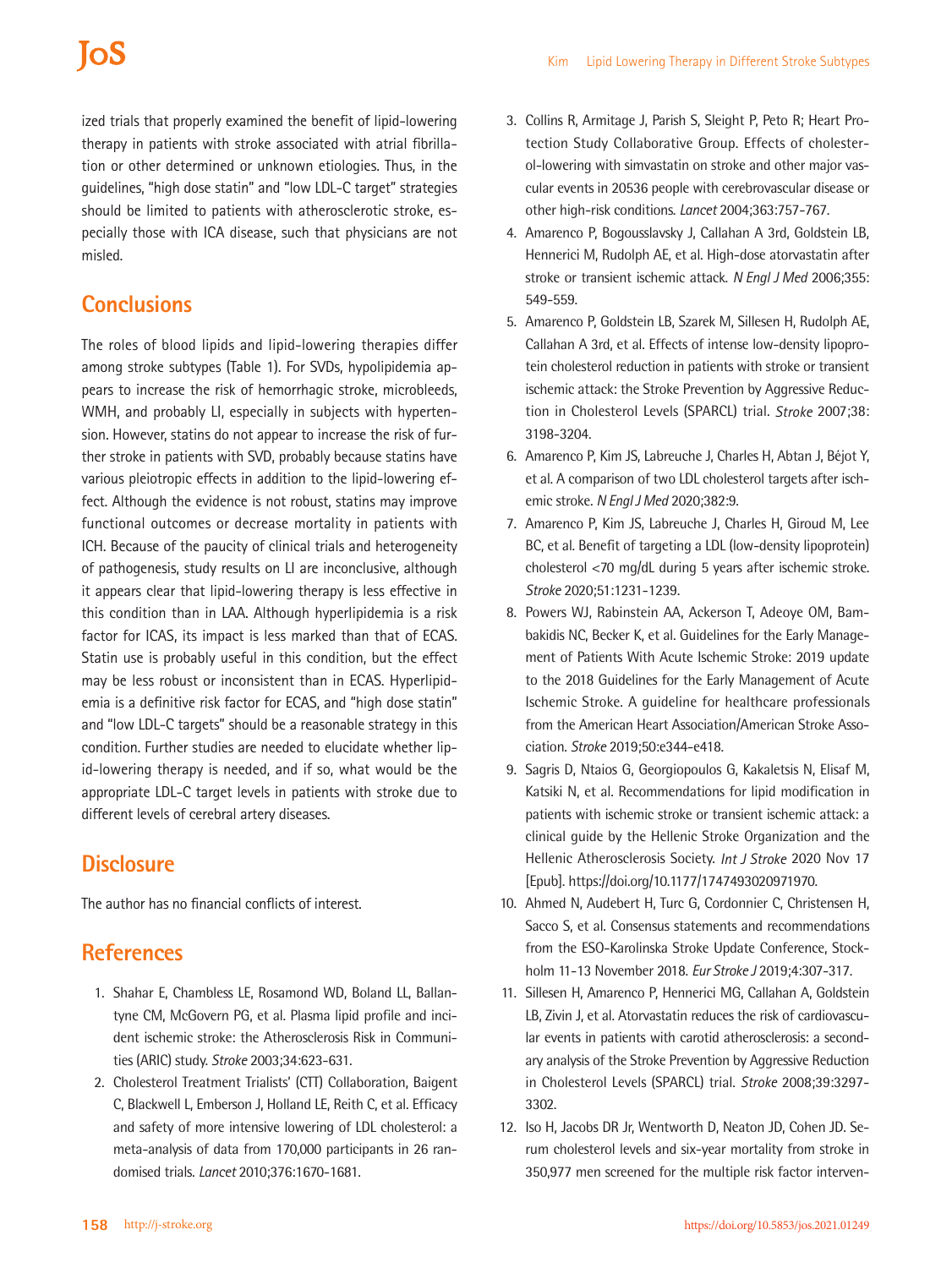tion trial. *N Engl J Med* 1989;320:904-910.

- 13. Ebrahim S, Sung J, Song YM, Ferrer RL, Lawlor DA, Davey Smith G. Serum cholesterol, haemorrhagic stroke, ischaemic stroke, and myocardial infarction: Korean National Health System prospective cohort study. *BMJ* 2006;333:22.
- 14. Choi-Kwon S, Kim JS. Lifestyle factors and risk of stroke in Seoul, South Korea. *J Stroke Cerebrovasc Dis* 1998;7:414-420.
- 15. Ma C, Na M, Neumann S, Gao X. Low-density lipoprotein cholesterol and risk of hemorrhagic stroke: a systematic review and dose-response meta-analysis of prospective studies. *Curr Atheroscler Rep* 2019;21:52.
- 16. Lee SH, Bae HJ, Yoon BW, Kim H, Kim DE, Roh JK. Low concentration of serum total cholesterol is associated with multifocal signal loss lesions on gradient-echo magnetic resonance imaging: analysis of risk factors for multifocal signal loss lesions. *Stroke* 2002;33:2845-2849.
- 17. Konishi M, Iso H, Komachi Y, Iida M, Shimamoto T, Jacobs DR Jr, et al. Associations of serum total cholesterol, different types of stroke, and stenosis distribution of cerebral arteries. The Akita Pathology Study. *Stroke* 1993;24:954-964.
- 18. Hackam DG, Woodward M, Newby LK, Bhatt DL, Shao M, Smith EE, et al. Statins and intracerebral hemorrhage: collaborative systematic review and meta-analysis. *Circulation*  2011;124:2233-2242.
- 19. McKinney JS, Kostis WJ. Statin therapy and the risk of intracerebral hemorrhage: a meta-analysis of 31 randomized controlled trials. *Stroke* 2012;43:2149-2156.
- 20. Åsberg S, Eriksson M. Statin therapy and the risk of intracerebral haemorrhage: a nationwide observational study. *Int J Stroke* 2015;10 Suppl A100:46-49.
- 21. Devaraj S, Rogers J, Jialal I. Statins and biomarkers of inflammation. *Curr Atheroscler Rep* 2007;9:33-41.
- 22. Jung JM, Choi JY, Kim HJ, Seo WK. Statin use in spontaneous intracerebral hemorrhage: a systematic review and meta-analysis. *Int J Stroke* 2015;10 Suppl A100:10-17.
- 23. Katsanos AH, Lioutas VA, Charidimou A, Catanese L, Ng KKH, Perera K, et al. Statin treatment and cerebral microbleeds: a systematic review and meta-analysis. *J Neurol Sci* 2021;420: 117224.
- 24. Chen PS, Cheng CL, Chang YC, Kao Yang YH, Yeh PS, Li YH. Early statin therapy in patients with acute intracerebral hemorrhage without prior statin use. *Eur J Neurol* 2015;22:773- 780.
- 25. Pan YS, Jing J, Wang YL, Zhao XQ, Song B, Wang WJ, et al. Use of statin during hospitalization improves the outcome after intracerebral hemorrhage. *CNS Neurosci Ther* 2014;20: 548-555.
- 26. Miura K, Yoshii Y, Nakamura Y, Ikeda K. Clinicoradiological

profile and serum lipid levels of intracerebral hemorrhage in prior statin users. *Intern Med* 2011;50:1385-1391.

- 27. Mustanoja S, Strbian D, Putaala J, Meretoja A, Curtze S, Haapaniemi E, et al. Association of prestroke statin use and lipid levels with outcome of intracerebral hemorrhage. *Stroke*  2013;44:2330-2332.
- 28. Marseglia LM, Nicotera A, Salpietro V, Giaimo E, Cardile G, Bonsignore M, et al. Hyperhomocysteinemia and MTHFR polymorphisms as antenatal risk factors of white matter abnormalities in two cohorts of late preterm and full term newborns. *Oxid Med Cell Longev* 2015;2015:543134.
- 29. Dufouil C, de Kersaint-Gilly A, Besançon V, Levy C, Auffray E, Brunnereau L, et al. Longitudinal study of blood pressure and white matter hyperintensities: the EVA MRI Cohort. *Neurology* 2001;56:921-926.
- 30. Mok V, Kim JS. Prevention and management of cerebral small vessel disease. *J Stroke* 2015;17:111-122.
- 31. Zhuang FJ, Chen Y, He WB, Cai ZY. Prevalence of white matter hyperintensities increases with age. *Neural Regen Res* 2018;13:2141-2146.
- 32. Jimenez-Conde J, Biffi A, Rahman R, Kanakis A, Butler C, Sonni S, et al. Hyperlipidemia and reduced white matter hyperintensity volume in patients with ischemic stroke. *Stroke* 2010;41:437-442.
- 33. Schmidt R, Hayn M, Fazekas F, Kapeller P, Esterbauer H. Magnetic resonance imaging white matter hyperintensities in clinically normal elderly individuals. Correlations with plasma concentrations of naturally occurring antioxidants. *Stroke* 1996;27:2043-2047.
- 34. Longstreth WT Jr, Arnold AM, Beauchamp NJ Jr, Manolio TA, Lefkowitz D, Jungreis C, et al. Incidence, manifestations, and predictors of worsening white matter on serial cranial magnetic resonance imaging in the elderly: the Cardiovascular Health Study. *Stroke* 2005;36:56-61.
- 35. ten Dam VH, van den Heuvel DM, van Buchem MA, Westendorp RG, Bollen EL, Ford I, et al. Effect of pravastatin on cerebral infarcts and white matter lesions. *Neurology* 2005;64: 1807-1809.
- 36. Vuorinen M, Solomon A, Rovio S, Nieminen L, Kåreholt I, Tuomilehto J, et al. Changes in vascular risk factors from midlife to late life and white matter lesions: a 20-year follow-up study. *Dement Geriatr Cogn Disord* 2011;31:119-125.
- 37. Caplan LR. Intracranial branch atheromatous disease: a neglected, understudied, and underused concept. *Neurology* 1989;39:1246-1250.
- 38. Kim JS, Yoon Y. Single subcortical infarction associated with parental arterial disease: important yet neglected sub-type of atherothrombotic stroke. *Int J Stroke* 2013;8:197-203.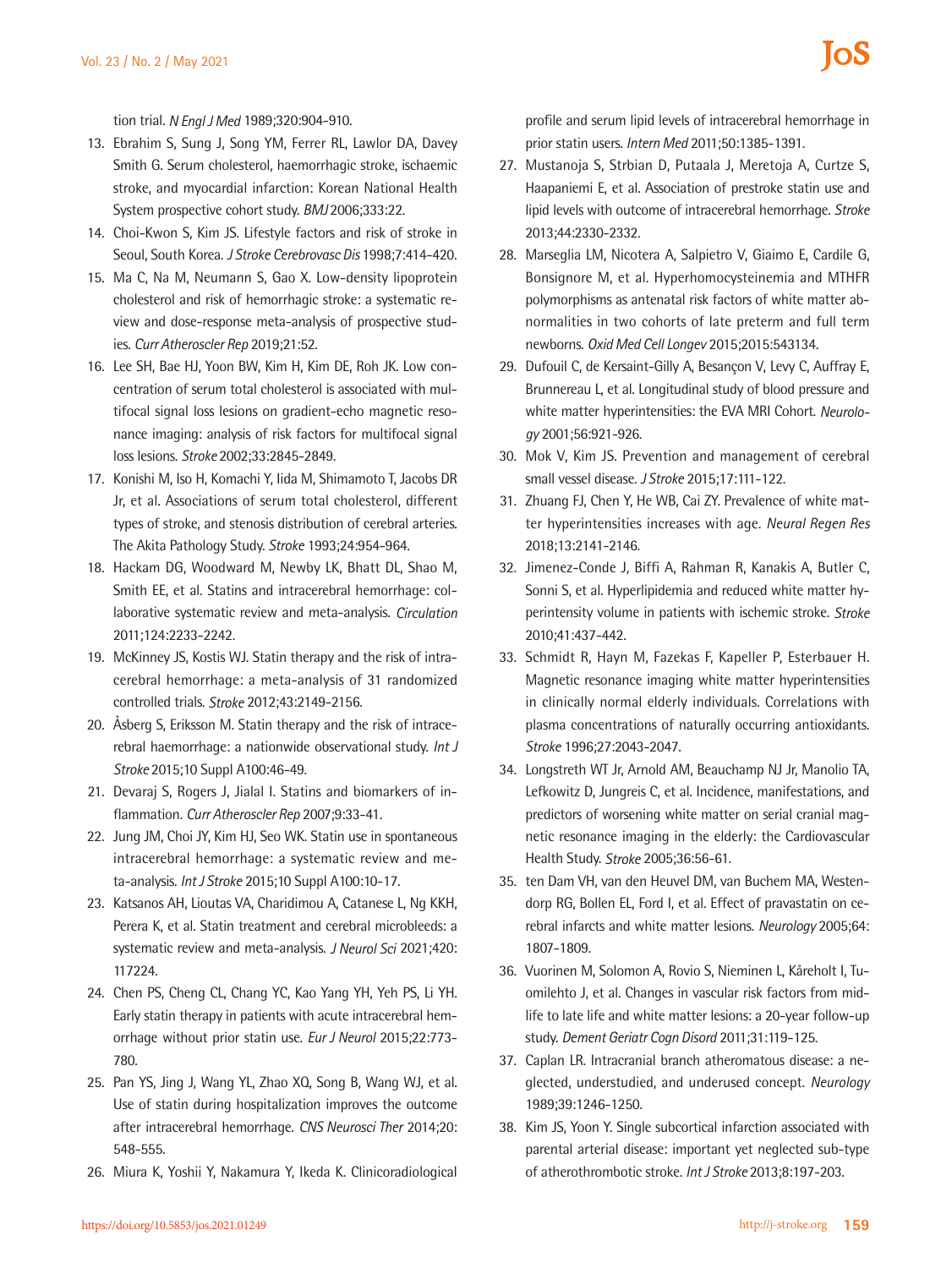# **IoS**

- 39. Nah HW, Kang DW, Kwon SU, Kim JS. Diversity of single small subcortical infarctions according to infarct location and parent artery disease: analysis of indicators for small vessel disease and atherosclerosis. *Stroke* 2010;41:2822- 2827.
- 40. Tang H, Wang Y, Cheng A, Wang A, Xu J, Zhang C, et al. Association between low-density lipoprotein cholesterol levels and proximal single subcortical infarction in comparison with distal single subcortical infarction. *J Stroke Cerebrovasc Dis* 2020;29:105198.
- 41. Yoon Y, Lee DH, Kang DW, Kwon SU, Suh DC, Bang OY, et al. Stroke recurrence patterns are predicted by the subtypes and mechanisms of the past, non-cardiogenic stroke. *Eur J Neurol* 2013;20:928-934.
- 42. Lv P, Jin H, Liu Y, Cui W, Peng Q, Liu R, et al. Comparison of risk factor between lacunar stroke and large artery atherosclerosis stroke: a cross-sectional study in China. *PLoS One*  2016;11:e0149605.
- 43. Arboix A, Font A, Garro C, García-Eroles L, Comes E, Massons J. Recurrent lacunar infarction following a previous lacunar stroke: a clinical study of 122 patients. *J Neurol Neurosurg Psychiatry* 2007;78:1392-1394.
- 44. Hosomi N, Nagai Y, Kohriyama T, Ohtsuki T, Aoki S, Nezu T, et al. The Japan Statin Treatment Against Recurrent Stroke (J-STARS): a multicenter, randomized, open-label, parallel-group study. *EBioMedicine* 2015;2:1071-1078.
- 45. Martínez-Sánchez P, Rivera-Ordóñez C, Fuentes B, Ortega-Casarrubios MA, Idrovo L, Díez-Tejedor E. The beneficial effect of statins treatment by stroke subtype. *Eur J Neurol*  2009;16:127-133.
- 46. Heyden S, Heyman A, Goree JA. Nonembolic occlusion of the middle cerebral and carotid arteries: a comparison of predisposing factors. *Stroke* 1970;1:363-369.
- 47. Caplan LR, Gorelick PB, Hier DB. Race, sex and occlusive cerebrovascular disease: a review. *Stroke* 1986;17:648-655.
- 48. Kuller L, Reisler DM. An explanation for variations in distribution of stroke and arteriosclerotic heart disease among populations and racial groups. *Am J Epidemiol* 1971;93:1-9.
- 49. Uehara T, Tabuchi M, Mori E. Frequency and clinical correlates of occlusive lesions of cerebral arteries in Japanese patients without stroke. Evaluation by MR angiography. *Cerebrovasc Dis* 1998;8:267-272.
- 50. Kim JS, Nah HW, Park SM, Kim SK, Cho KH, Lee J, et al. Risk factors and stroke mechanisms in atherosclerotic stroke: intracranial compared with extracranial and anterior compared with posterior circulation disease. *Stroke* 2012;43:3313-3318.
- 51. Lei C, Wu B, Liu M, Chen Y. Risk factors and clinical outcomes associated with intracranial and extracranial atherosclerotic

stenosis acute ischemic stroke. *J Stroke Cerebrovasc Dis* 2014;23:1112-1117.

- 52. Weber G. Delayed experimental atherosclerotic involvement of cerebral arteries in monkeys and rabbits (light, sem and tem observations). *Pathol Res Pract* 1985;180:353-355.
- 53. Kurozumi T, Imamura T, Tanaka K, Yae Y, Koga S. Permeation and deposition of fibrinogen and low-density lipoprotein in the aorta and cerebral artery of rabbits: immuno-electron microscopic study. *Br J Exp Pathol* 1984;65:355-364.
- 54. Yang WJ, Fisher M, Zheng L, Niu CB, Paganini-Hill A, Zhao HL, et al. Histological characteristics of intracranial atherosclerosis in a Chinese population: a postmortem study. *Front Neurol* 2017;8:488.
- 55. Chung JW, Cha J, Lee MJ, Yu IW, Park MS, Seo WK, et al. Intensive statin treatment in acute ischaemic stroke patients with intracranial atherosclerosis: a high-resolution magnetic resonance imaging study (STAMINA-MRI Study). *J Neurol Neurosurg Psychiatry* 2020;91:204-211.
- 56. Miao H, Yang Y, Wang H, Huo L, Wang M, Zhou Y, et al. Intensive lipid-lowering therapy ameliorates asymptomatic intracranial atherosclerosis. *Aging Dis* 2019;10:258-266.
- 57. Bang OY. Intracranial atherosclerosis: current understanding and perspectives. *J Stroke* 2014;16:27-35.
- 58. Mazighi M, Labreuche J, Gongora-Rivera F, Duyckaerts C, Hauw JJ, Amarenco P. Autopsy prevalence of intracranial atherosclerosis in patients with fatal stroke. *Stroke* 2008;39: 1142-1147.
- 59. Ryoo S, Park JH, Kim SJ, Kim GM, Chung CS, Lee KH, et al. Branch occlusive disease: clinical and magnetic resonance angiography findings. *Neurology* 2012;78:888-896.
- 60. Xu WH, Li ML, Gao S, Ni J, Zhou LX, Yao M, et al. Plaque distribution of stenotic middle cerebral artery and its clinical relevance. *Stroke* 2011;42:2957-2959.
- 61. Turan TN, Derdeyn CP, Fiorella D, Chimowitz MI. Treatment of atherosclerotic intracranial arterial stenosis. *Stroke* 2009; 40:2257-2261.
- 62. Ryoo S, Lee MJ, Cha J, Jeon P, Bang OY. Differential vascular pathophysiologic types of intracranial atherosclerotic stroke: a high-resolution wall magnetic resonance imaging study. *Stroke* 2015;46:2815-2821.
- 63. Choi YJ, Jung SC, Lee DH. Vessel wall imaging of the intracranial and cervical carotid arteries. *J Stroke* 2015;17:238-255.
- 64. Ahn SH, Lee J, Kim YJ, Kwon SU, Lee D, Jung SC, et al. Isolated MCA disease in patients without significant atherosclerotic risk factors: a high-resolution magnetic resonance imaging study. *Stroke* 2015;46:697-703.
- 65. Brinjikji W, Lehman VT, Kallmes DF, Rabinstein AA, Lanzino G, Murad MH, et al. The effects of statin therapy on carotid